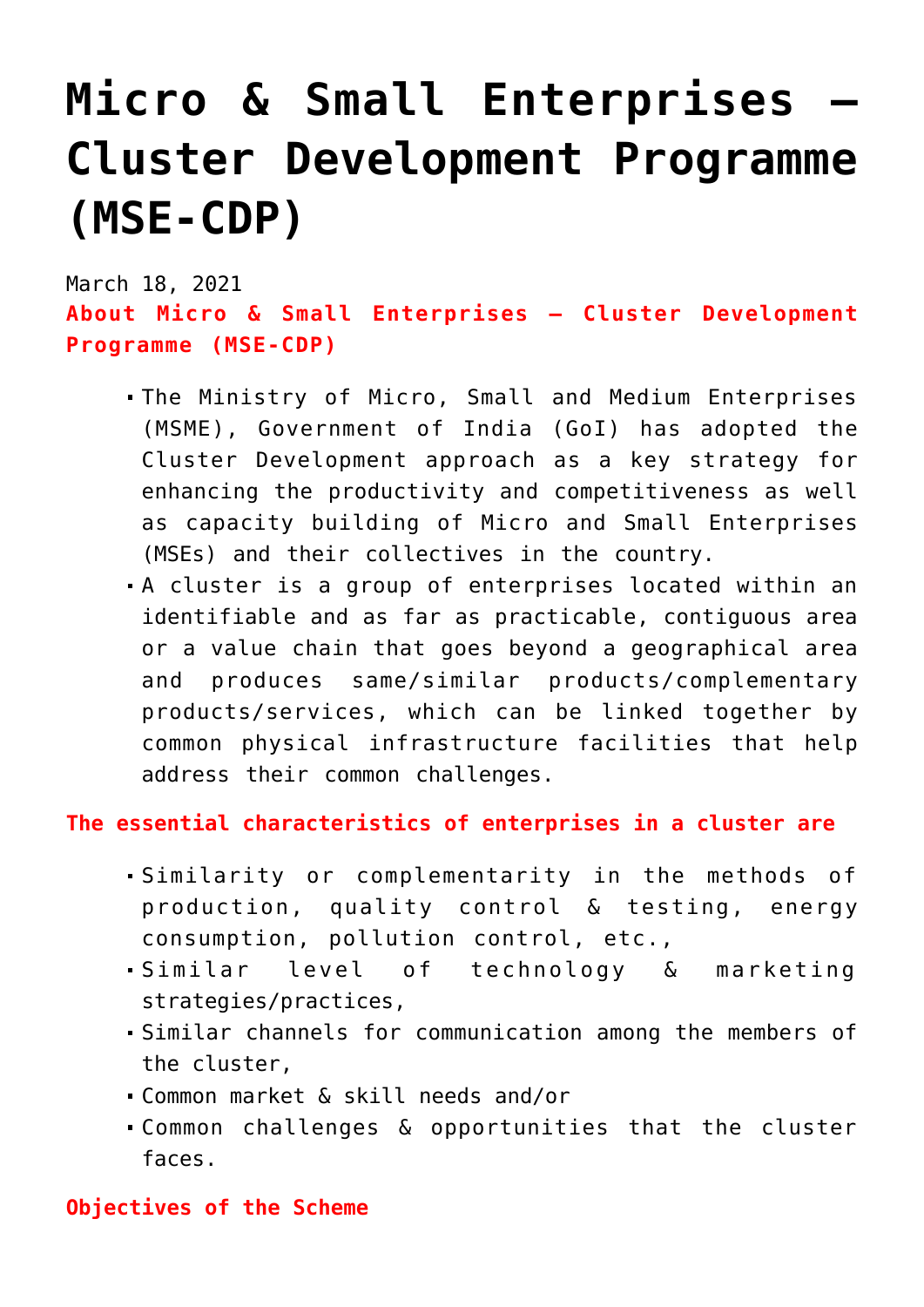- To support the sustainability and growth of MSEs by addressing common issues such as improvement of technology, skills & quality, market access, etc.
- To build capacity of MSEs for common supportive action through formation of self help groups, consortia, upgradation of associations, etc.
- To create/upgrade infrastructural facilities in the new/existing Industrial Areas/Clusters of MSEs.
- To set up Common Facility Centres (for testing, training, raw material depot, effluent treatment, complementing production processes, etc).
- Promotion of green & sustainable manufacturing technology for the clusters so as to enable units to switch to sustainable and green production processes and products.

## **Components:**

- Common Facility Centers (CFCs)
- Infrastructure Development
- Marketing Hubs / Exhibition Centres by Associations
- Thematic Interventions
- Support to State Innovative Cluster Development Programme

## **Nature of Assistance**

- **CFCs:** Grant will be restricted to 70% of the cost of the Project of maximum Rs. 20.00 Crore. GoI grant will be 90% for special category projects (located in North-East & Hilly States, Island territories, Aspirational Districts/ LWE affected Districts, Clusters with more than 50% (a) Micro/Village, (b) Women owned, (c) SC/ ST units). The cost of Project includes cost of Land (Subject to maximum of 25% of Project Cost).
- **Infrastructure Development:** Grant will be restricted to 60% of the cost of the project (Rs. 10.00 Crore for Industrial Estate & Rs. 15.00 Crore for Flatted Factory